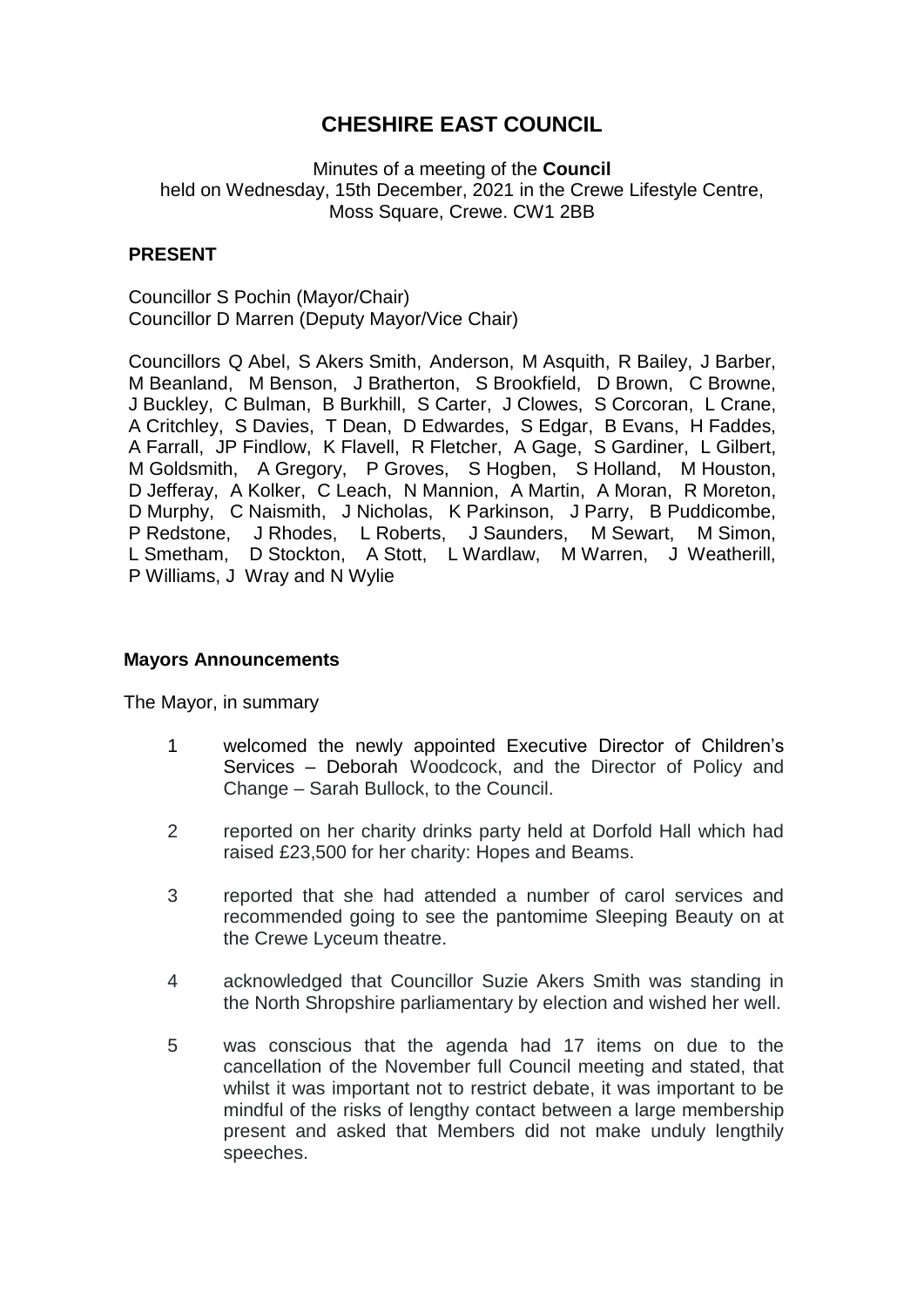### 42 **APOLOGIES FOR ABSENCE**

Apologies were received from Councillors M Addison, L Braithwaite, P Butterill, S Handley, A Harewood, G Hayes, M Hunter, L Jeuda, I Macfarlane, B Murphy, J Smith, L Smith and R Vernon

#### 43 **DECLARATIONS OF INTEREST**

No declarations of interest were made.

# 44 **MINUTES OF PREVIOUS MEETING**

#### **RESOLVED:**

That the minutes of the meeting held on 20 October 2021 be approved as a correct record.

#### 45 **PUBLIC SPEAKING TIME/OPEN SESSION**

Mr Andrew Wood stated that since the last meeting he had spoken with the Director of Growth & Enterprise and following this discussion he felt that if the Government wanted the economy to grow, it should be putting money into the Economy and Growth department as this was where people went for help. It could then could employ more staff and help more people in the community.

Laura Turner asked why the Council had not, in her view, followed its objectives and had failed the town of Middlewich. She asked that members of the Council meet with Middlewich residents to listen to what they had to say. Councillor S Corcoran, Leader of the Council, responded by saying that ward councillors for Middlewich were working hard to support the residents and the Town and asked that she work with the ward councillors. The Deputy Leader, Councillor C Browne, drew attention to the previous week's meeting of the Highways and Transport Committee which had approved legal orders to enable the Middlewich Bypass to go ahead. He offered to meet with ward councillors and Middlewich Town Council.

Congleton Town Councillor Robert Douglas urged all Councillors to support the Motion being proposed by Councillors Murphy and Buckley to authorise the Environment and Communities Committee to carry out a full investigation of the costs and feasibility of a replacement site for the residents of Congleton and surrounding areas.

Sue Helliwell asked if the Council could confirm what was the estimated number of premature deaths in Cheshire East due to poor air quality, specifically in Sandbach and Alsager, and asked if the Council could confirm that the air quality measurement had been abandoned on<br>Middlewich Road, Sandbach, Councillor M Warren, Chair of the Councillor M Warren, Chair of the Environment and Communities Committee responded that the Council had a responsibility to review and assess air quality in its area against the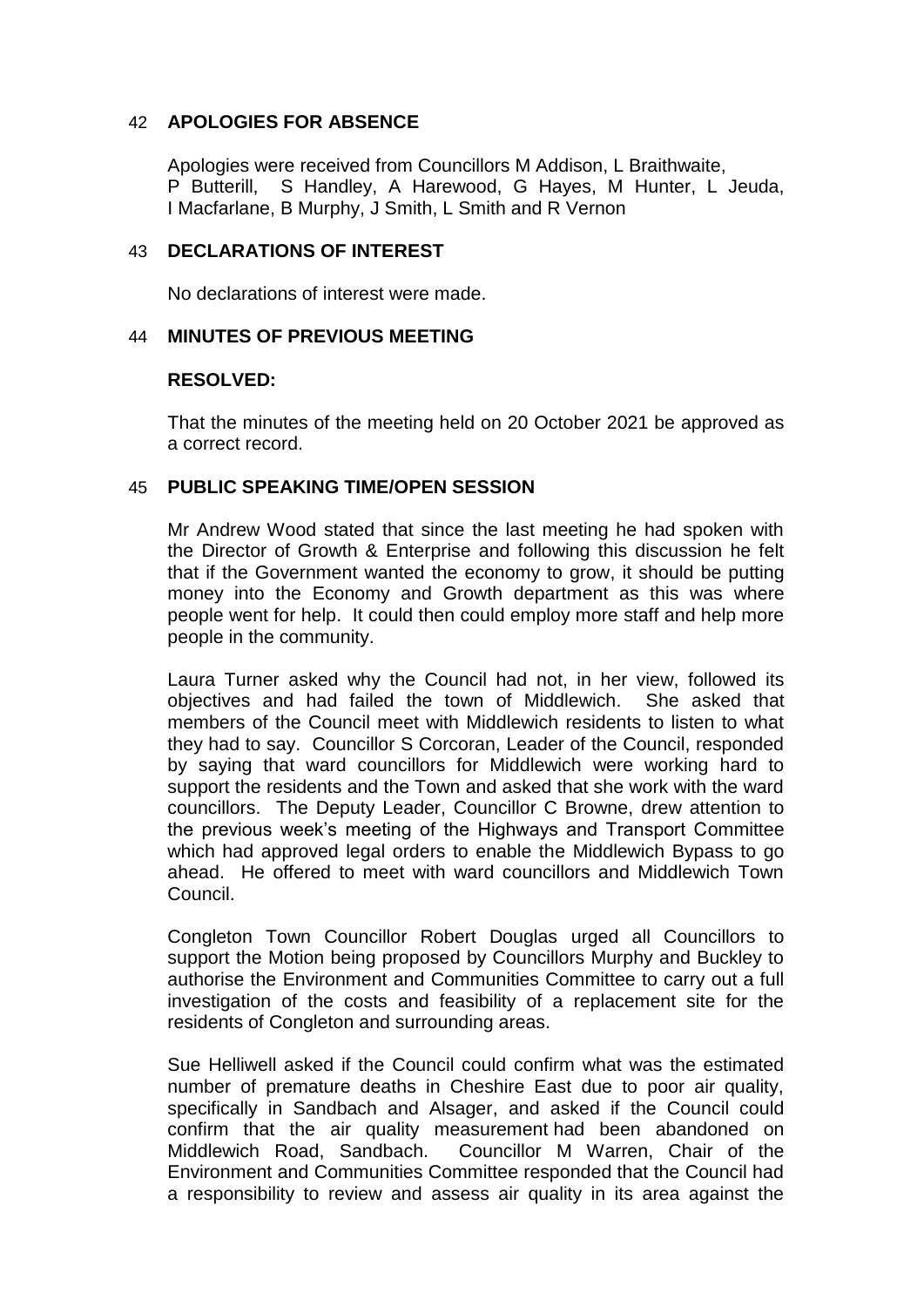national air quality objectives, and must produce an Air Quality Annual Status Report that reviewed trends in local air quality data over the previous year and progress on the delivery of its air quality action plans. The 2021 Annual Status Report had recently been published on the Council's website. The Report did not include a requirement to estimate the number of premature deaths within the local authority attributable to air pollution. Public Health England had published this data in the past, with the last set of data published in 2019. He confirmed that air quality monitoring continued to be undertaken at two locations on Middlewich Road in Sandbach and that the monthly data could be viewed on the Council's website.

Macclesfield Town Councillor Fiona Wilson sought assistance in resolving issues following the removal of several roads in Macclesfield from the winter gritting routes and stated that the Council had agreed to pay for the gritting of these routes. She suggested that the Council had refused to grant permission for this to happen. Councillor C Browne, Chair of Highways and Transport Committee, undertook to provide a written response.

Nicholas Dinham had submitted a statement asking for the reestablishment the Pathfinder Service and asked what steps the Administration proposed to take to ensure that those unfortunate enough to need the help of Social Services were adequately supported. He indicated that this would maximise income for the Council via assessed charges and would not let down the most vulnerable in society who are unable to advocate for themselves. Councillor J Rhodes, Chair of Adult and Health Committee, responded by stating that the Pathfinder Service provided a much wider role than providing financial help, and filling in forms. It was commissioned for two years and extended for a short time whilst a strategic review took place and the contract ended in May 2021 and been replaced with other services including a contract with the Citizens Advice Bureau to provide financial advice. Councillor Rhodes stated that there would be an investigation into the matters raised and a written reply would be sent to Mr Dinham.

Stuart Redgard stated that since October he had identified failings in the Highways Department and had received Council correspondence which he stated contained incorrect information. He stated that he also felt that the Council was breaching the Equality Act and the Health and Safety Act by taking so long to update to update the street lighting inventory. Councillor C Browne, Chair of Highways and Transport Committee, undertook to provide a written response.

# 46 **LEADER'S AND DEPUTY LEADER'S ANNOUNCEMENTS**

The Leader, in summary:

1 wished everybody a Merry Christmas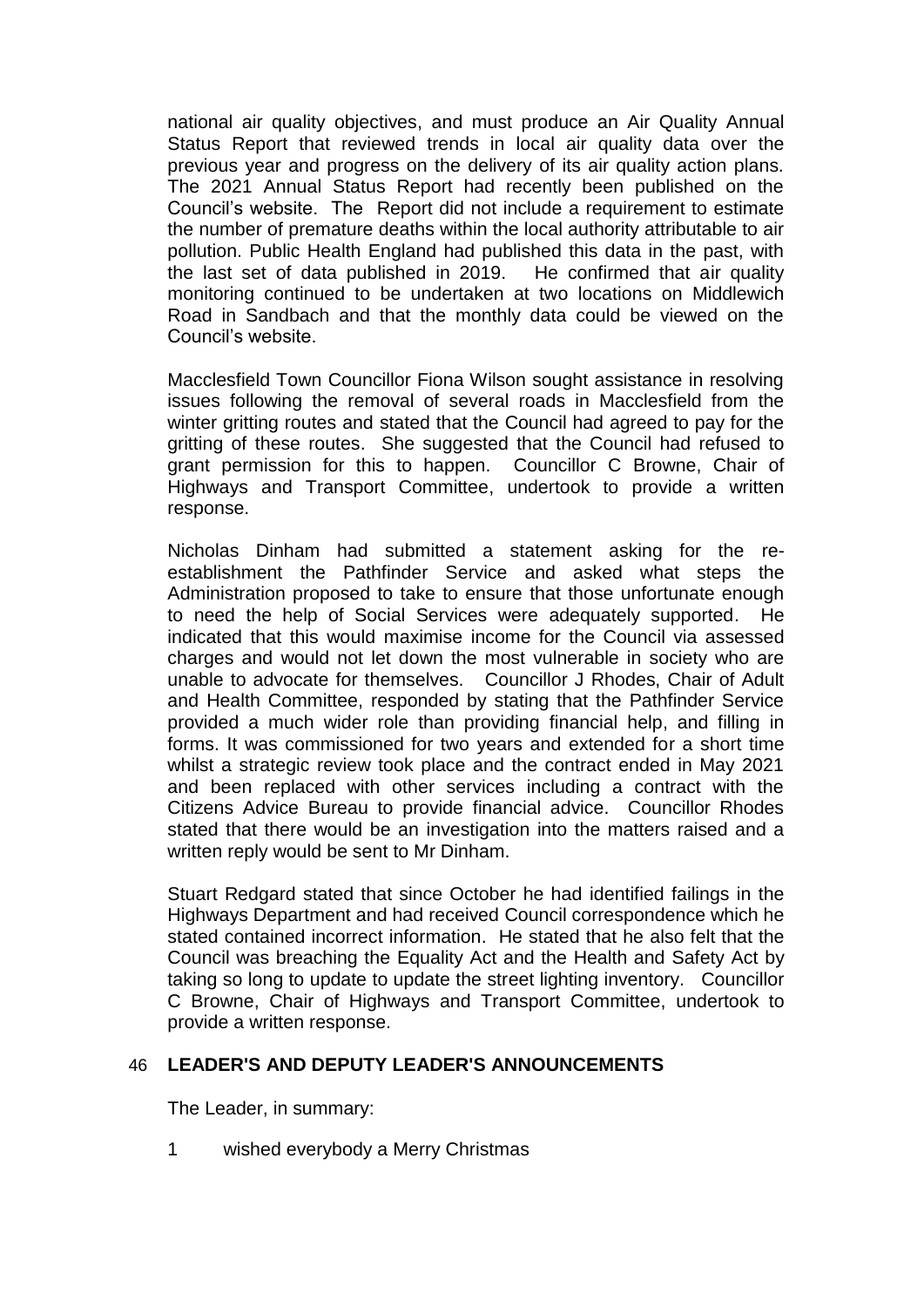- 2 stated that he regretted that the Government still refused to allow remote meetings for Councils and thanked all the Groups for their support to try to get the Government to allow remote meetings and said that he continued to lobby on this issue.
- 3 reported that the latest Covid-19 infection rate in Cheshire East was 447 per 100,000 and that it had been around this rate for some weeks. Rates in teenagers had been at over 3000 per 100,000 but the infection rate was now spread across the age groups with only the over 70s being under 100.
- 4 reported that a case of the Omicron variant had been report in Cheshire East and that it was not yet know if this variant was more or less severe but he had seen evidence that it was more infections than the Delta variant. He fully supported the wearing of a face covering in an indoor space to help stop the spread of infection.
- 5 reported that hospital admissions remained low and encouraged residents to get vaccinated, to get the booster and the flu vaccine as well. In the last week 4 residents in Cheshire East had died within 28 days of a positive test.
- 6 reported that HM Inspectorate of Probation has rated the Cheshire Youth Justice Services as good overall with outstanding ratings in areas of document and governance and joint working and thanked all who worked in this service.
- 7 thanked all Council staff for keeping services going during the pandemic.

The Deputy Leader, in summary

- 1 referred to the A51 carriageway reconstruction project and reported that works would be completed on schedule and the road would reopen on Friday 17 December.
- 2 reported that work on the Poynton Relief Road was progressing well and had had the opportunity to walk along part of the route. The project remained on target to be finished next Autumn.
- 3 reported that S106 agreements had been signed on land parcels in north west Crewe to allow the delivery of the scheme known as the North West Crewe Package, which aimed to aim to improve transport links in Crewe and help ease congestion and improve access to Leighton Hospital.
- 4 welcomed the publication of the Integrated Rail Plan along with the decision to progress with the northern link of HS2 but was disappointed with continued delays to the project.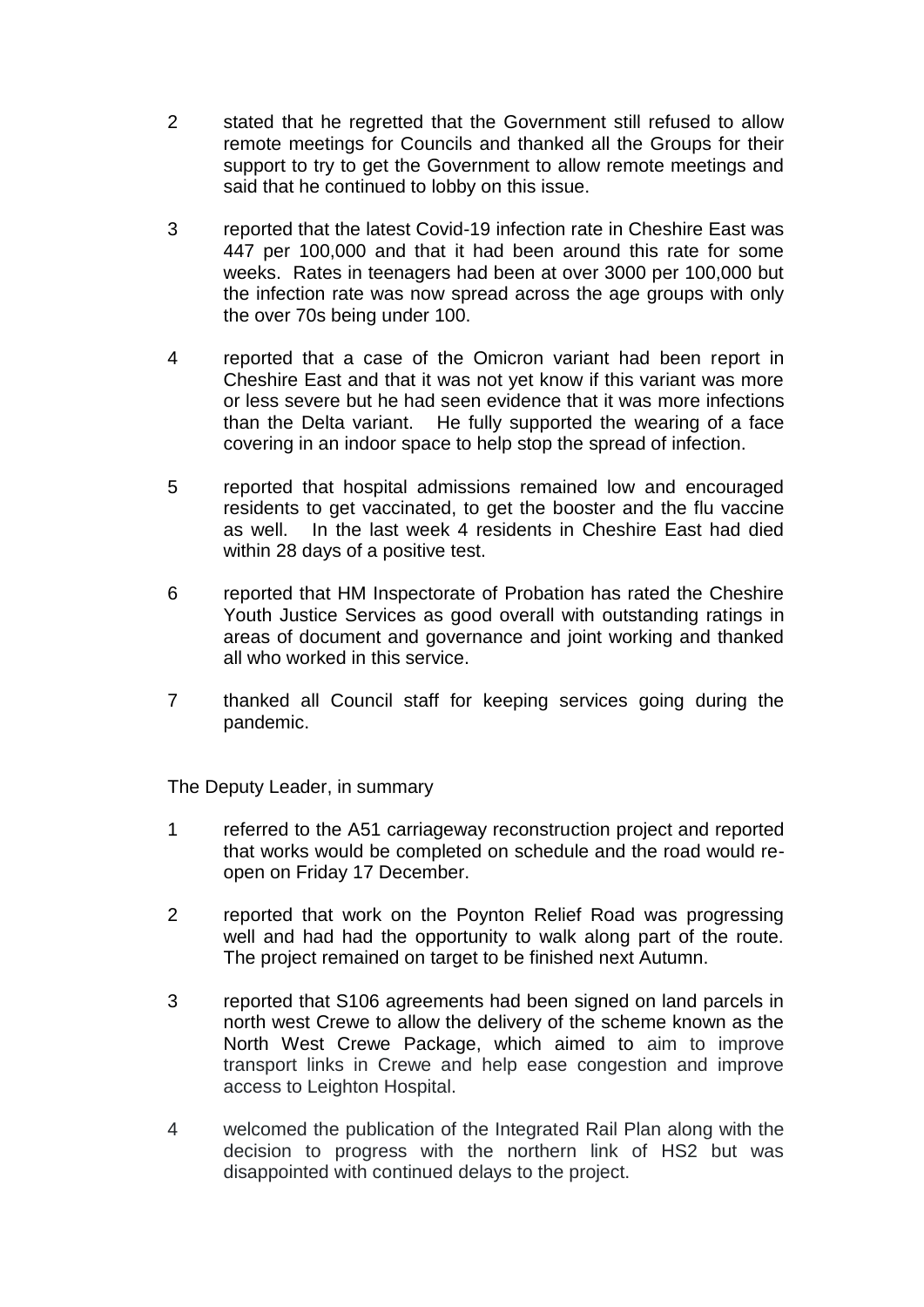- 5 following the focused OFSTED inspection in early November, reported that the Inspectors had identified the quality of the Council social work with vulnerable children and families as improved.
- 6 reported that the Council's website had been relaunched making it easier and quicker to access services, with an improved site search facility and improved accessibility standards. The feedback received had been positive and he thanked the Web Team for the work they had done in preparing for the launch of the new site.

# 47 **RECOMMENDATIONS FROM CORPORATE POLICY COMMITTEE: INTERIM REVIEW OF THE COMMITTEE SYSTEM**

Consideration was given to the report to Council and the recommendations from the Corporate Policy Committee, which met on 4<sup>th</sup> November 2021, in relation to the interim review of the Committee.

During debate an amendment was proposed to the Constitution Appendix relating to Public Speaking in the Procedure Rules (Chapter 3 – Part 1: Section 2, page 31) to amend paragraph 1 to read:

*" There will a period of up to 30 minutes for public questions at meetings of the full Council."* 

The amendment was moved and seconded. The mover and seconder of the recommendations from Corporate Policy Committee to Council agreed to accept the amendment and therefore the amendment became part of the substantive proposition.

# **RESOLVED:** That Council

- 1 note the current and comparative data and the commentary so far.
- 2 note the proposals for delivery of further constitutional reform through the Constitution Working Group, supported by the Brighter Future Transformation Programme.
- 3 agree the revisions to the Constitution as set out in Appendix 4 to the Report, the additional changes to the Constitution reported at the Corporate Policy Committee on 4 November 2021, and the amendment to the Public Speaking Appendix in the Procedural Rules.
- 4 Require a further review to be provide to the Council and annualy thereafter.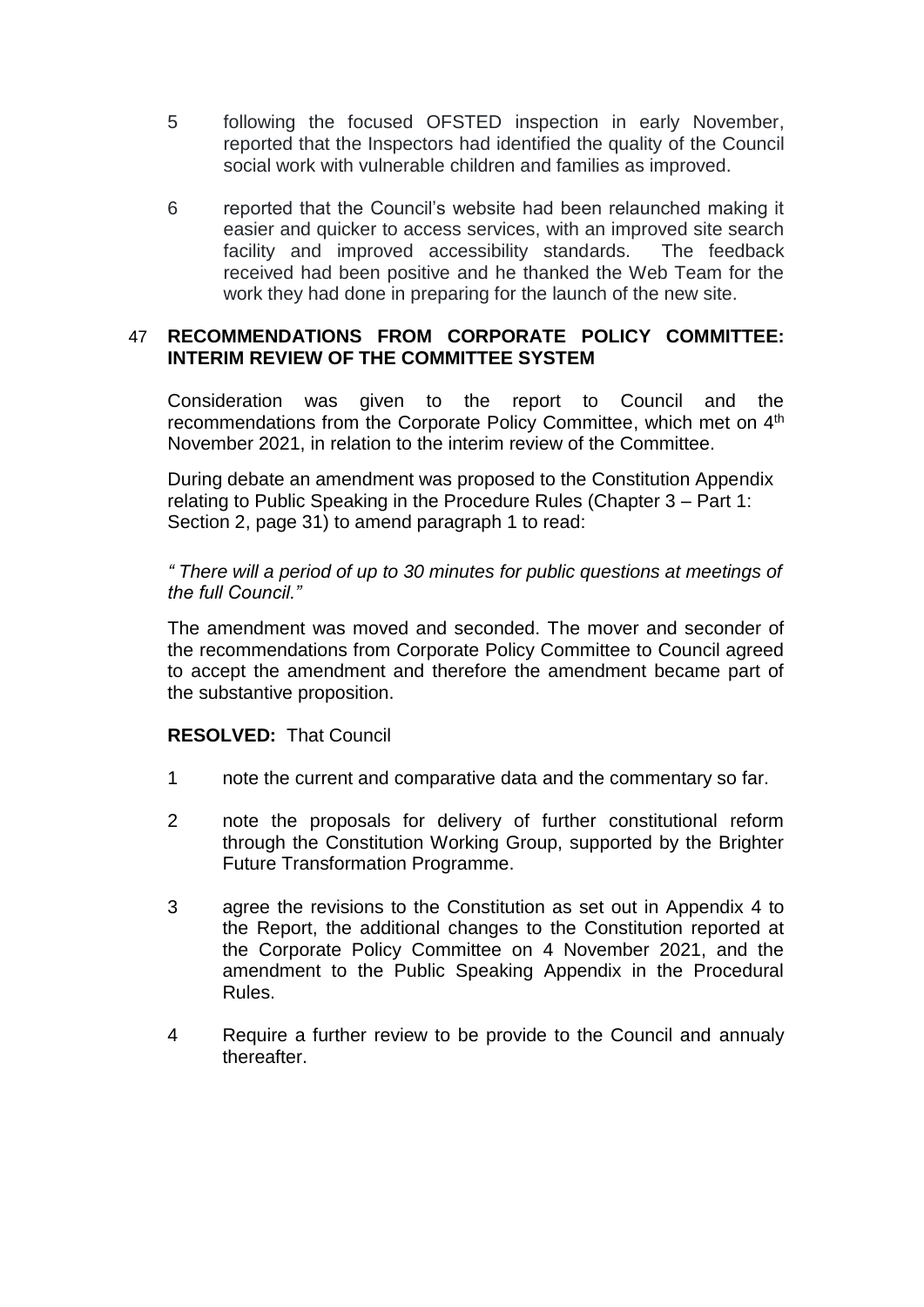# 48 **RECOMMENDATIONS FROM CORPORATE POLICY COMMITTEE: COUNCIL TAX SUPPORT SCHEME 2022/23**

Consideration was given to the recommendations of the Corporate Policy Committee, which met on 2nd December 2021, in relation to the Council Tax Support Scheme 2022/23.

# **RESOLVED:**

That the Council Tax Support Scheme for 2022/23 be amended as follows:

- $\triangleright$  Increase the cap on the maximum award from Band B to Band D (those living in a property banded higher than a D will receive the same amount those living in a Band D)
- $\triangleright$  Increase the maximum award for those passported to 100% from 75%. Passported covers those in receipt of Jobseeker's Allowance (Incomebased), Employment and Support Allowance (Income-related) or Income Support. Also increase the maximum for other groups in the lowest income bands to 80% from 75%, and revise the bands as follows and continue to increase the income levels by CPI each year:

| 48   | <b>Single</b> | 49   | Couple   | 50           | Couple / | 51             | Couple / | 52    | <b>Maximum</b> |
|------|---------------|------|----------|--------------|----------|----------------|----------|-------|----------------|
|      |               |      |          | lone parent  |          | lone parent    |          | award |                |
|      |               |      |          | with 1 child |          | with 2 or more |          |       |                |
|      |               |      |          |              |          | children       |          |       |                |
| 53   | $£0 - £97$    | 54   | $£0 -$   | 55           | $£0 -$   | 56             | $£0 -$   | 57    | 80%            |
|      |               | £140 |          | £200         |          | £290           |          |       |                |
| 58   | £97.01-       | 59   | £140.01- | 60           | £200.01- | 61             | £290.01- | 62    | 60%            |
| £115 |               | £170 |          | £230         |          | £320           |          |       |                |
| 63   | £115.01-      | 64   | £170.01- | 65           | £230.01- | 66             | £320.01- | 67    | 45%            |
| £140 |               | £200 |          | £260         |          | £350           |          |       |                |
| 68   | £140.01-      | 69   | £200.01- | 70           | £260.01- | 71             | £350.01- | 72    | 30%            |
| £165 |               | £230 |          | £290         |          | £380           |          |       |                |
| 73   | £165.01-      | 74   | £230.01- | 75           | £290.01- | 76             | £380.01- | 77    | 15%            |
| £190 |               | £260 |          | £320         |          | £410           |          |       |                |

*1 Income bands, categories, and awards for 2022/23*

- ▶ Disregard Industrial Injuries Disablement benefit and Industrial Death benefit in full
- ▶ Deduct from earnings for child-care costs from those working and in receipt of Universal Credit: maximum of £175 for one child or £300 for two or more children each week
- $\triangleright$  Increase the fixed non-dependant deductions from £8 to £9 per week and increase each year in line with CPI (the same as the income bands)
- $\triangleright$  Reduce the earnings disregard for single people and couples without children to £20 instead of £25 per week
- $\triangleright$  Re-write the regulations in a clearer way and allow for more general disregards of new one-off grants.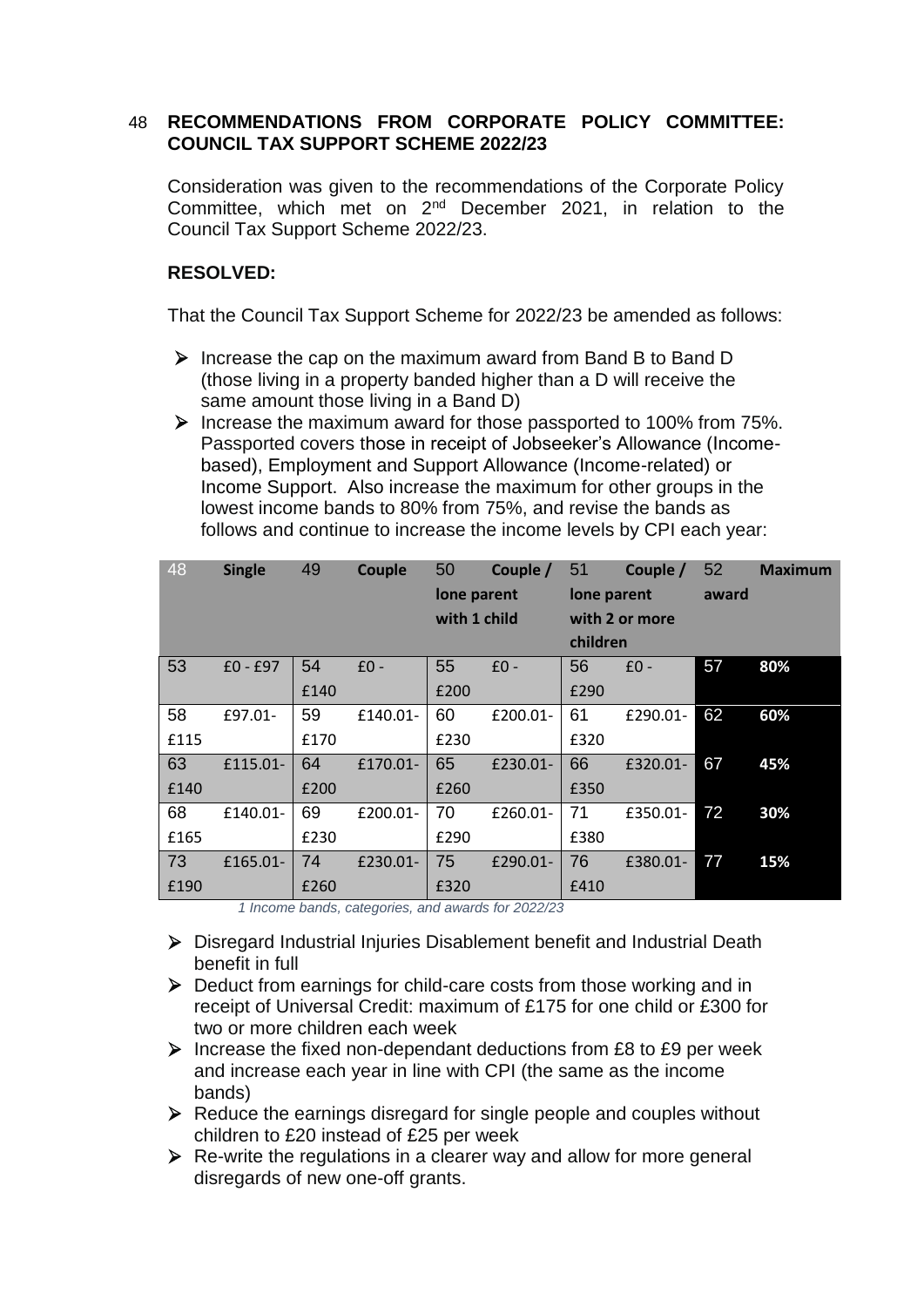# 49 **RECOMMENDATION FROM CORPORATE POLICY COMMITTEE: DOMESTIC TAX BASE 2022/23**

Consideration was given to the recommendations of Corporate Policy Committee on 2 December 2021 in relation to the domestic tax base 2022/23.

#### **RESOLVED:**

That, in accordance with the Local Authorities (Calculation of Taxbase) Regulations 1992, the amount to be calculated by Cheshire East Council as its Council taxbase for the year 2022/23 be 156,607.48 for the whole area.

#### 50 **RECOMMENDATIONS FROM FINANCE SUB COMMITTEE: 2021/22 FINANCIAL YEAR UPDATE**

The Finance Sub Committee, at its meeting on 1 December 2021, had considered a report on how the Council was managing resources during the 2021/22 financial year and had made recommendations to full Council to approve fully funded supplementary revenue estimates over £1,000,000 as detailed in Appendix 1 Section 3 Table 1 to the report; to approve fully funded supplementary revenue estimates for specific grants coded directly to services over £1,000,000 as detailed in Appendix 1 Section 3 Table 2 to the report, and to approve supplementary capital estimates over £1,000,000 as detailed in Appendix 1 Section 5 Table 6 to the report.

**RESOLVED:** That, in accordance with the Financial Procedure Rules,

- 1 the supplementary revenue estimates over £1,000,000, as detailed in Appendix 1 Section 3 Table 1, be approved;
- 2 the fully funded supplementary revenue estimates for specific grants coded directly to services over £1,000,000, as detailed in Appendix 1 Section 3 Table 2, be approved; and
- 3 the supplementary capital estimates over £1,000,000, as detailed in Appendix 1 Section 5 Table 6, be approved.

# 51 **RECOMMENDATION FROM AUDIT AND GOVERNANCE COMMITTEE: PROCUREMENT OF EXTERNAL AUDIT SERVICES**

The Audit and Governance Committee, at its meeting on 25 November 2021 had considered the proposals for the Procurement for External Audit Services and had made a recommendation to full Council to accept the invitation from Public Sector Audit Appointments to 'opt in' to the sector led option for the appointment of external auditors for five financial years commencing 1 April 2023.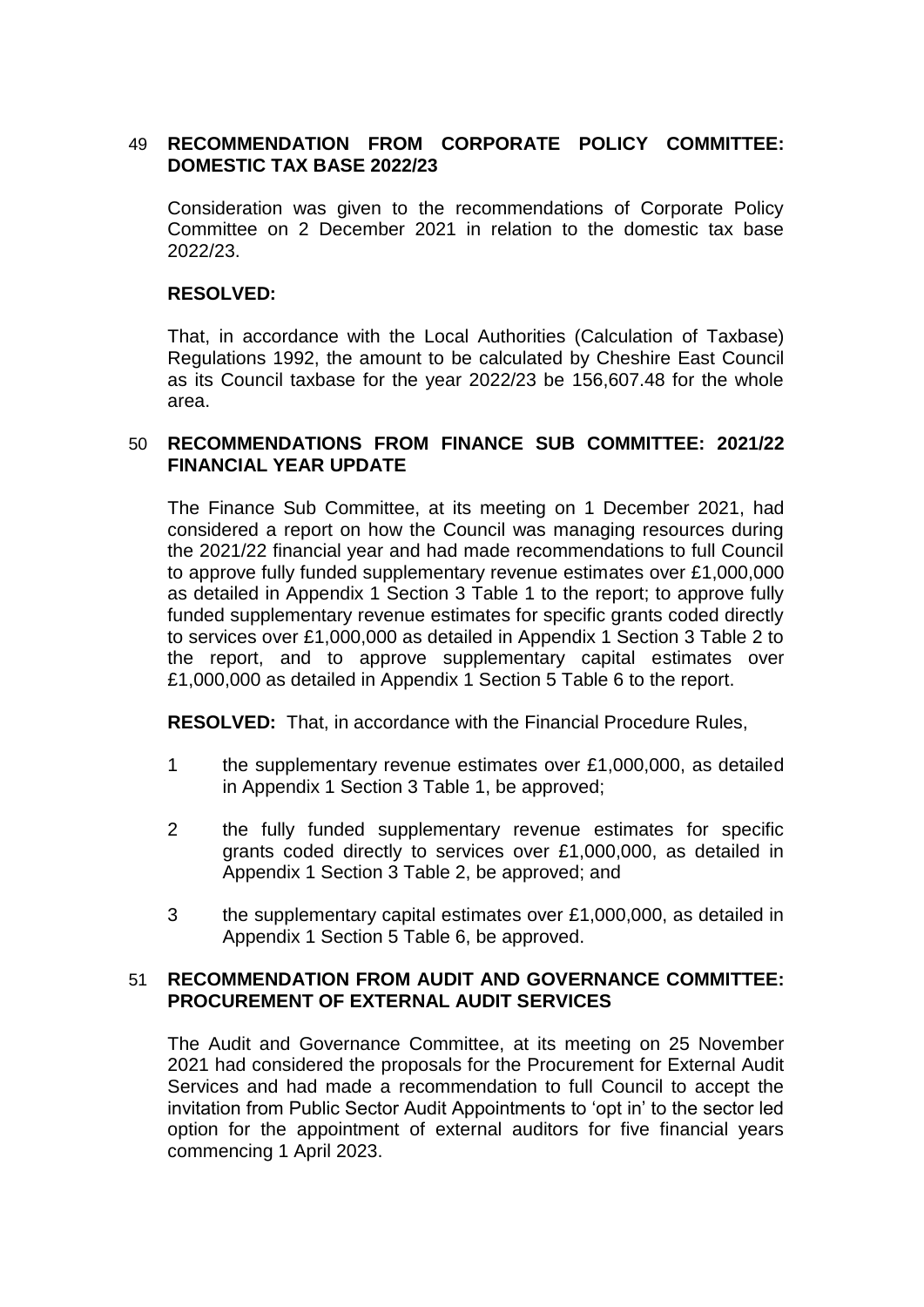# **RESOLVED:**

That Council accepts the invitation from Public Sector Audit Appointments to 'opt in' to the sector led option for the appointment of external auditors for five financial years commencing 1 April 2023.

# 52 **AUDIT AND GOVERNANCE COMMITTEE ANNUAL REPORT 2020/21**

The present Chair of the Audit and Governance Committee, Councillor Margaret Simon, introduced the Committee's Annual Report for 2020/21 and then invited Councillor Rod Fletcher, Chairman of the Audit and Governance Committee in 2020/21 to present the Annual Report to Council.

The report provided details of the work undertaken by the Committee and the assurances received during that year.

The Annual Report 2020/21 was received and noted

#### 53 **CONNECTING CHESHIRE ACCELERATED GRANT FUNDING**

Consideration was given to a report seeking approval of a supplementary capital estimate for £2m grant funding from Building Digital UK (BDUK) to accelerate and extend the roll out of superfast broadband across the whole of Cheshire and Warrington.

Cheshire East Council was the Accountable Body for the Connecting Cheshire Partnership. The grant funding was required to be used to extend an existing contract with Airband to increase this contracts capacity to connect households in both Cheshire East and Cheshire West and Chester boroughs.

#### **RESOLVED:** That Council

- 1 accept the £2m grant funding from BDUK
- 2 note that BDUK had attached two conditions to this new funding:
	- an outline model of how the contractor (Airband) intends to use the indicative £2m grant allocation, is provided
	- that the Authority renew its commitment to the existing policy of ringfencing gainshare arising from previous Connecting Cheshire contracts for use on digital investment across Cheshire
- 3 note that the Finance Sub Committee in December 2021 has recommended approval of the £2m Supplementary Capital Estimate, presented as part of the 2021/22 Financial Year Review.
- 4 approve a Supplementary Capital Estimate for £2m.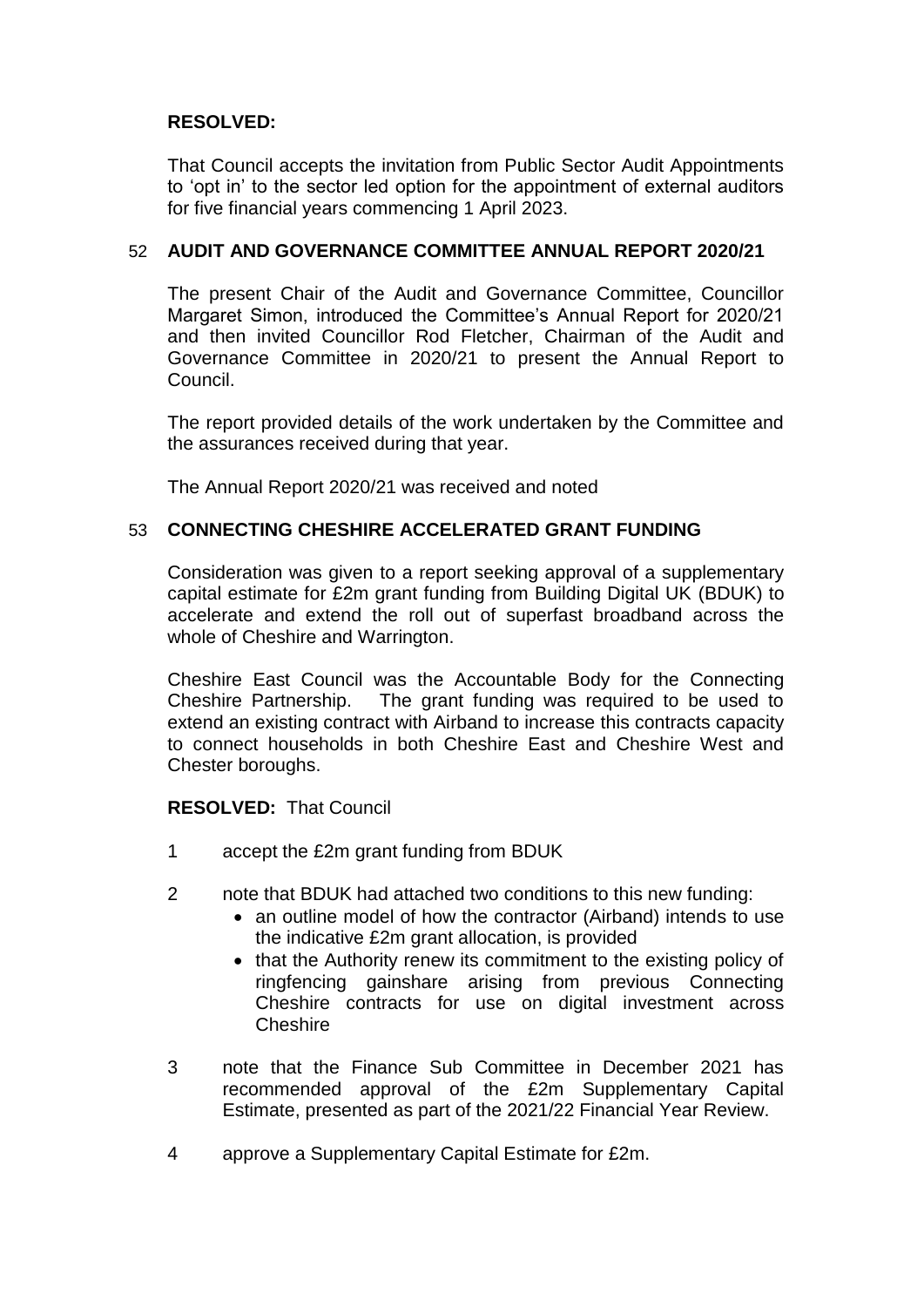5 delegate authority to the Director - Economy and Growth to agree the terms on which the grant is offered and enter into a grant agreement to incur expenditure and activity in line with the conditions associated with the accelerated funding grant.

# 54 **EDUCATIONAL PSYCHOLOGIST CAPACITY FOR SUPPORTING SEN LEARNERS**

Consideration was given to a report seeking approval of a Voluntary Ex-Ante Transparency Notice (VEAT) in relation to the recruitment of Educational Psychologists.

Due to the shortage of staff in the Education Psychologists Service, an innovative Recruitment and Retention strategy had been developed and included the supporting of trainee Education Psychologists through to qualification. However, until the strategy was fully implanted, there was a need to provide a direct award to appropriate Locum Education Psychologists companies over a five-year period. The Council could use a VEAT notice to directly award a contract without formal competition.

#### **RESOLVED:**

That approval is given for a Voluntary Ex-Ante Transparency Notice with a maximum contract value of £2.5 million to serve the Educational Psychologists Service over the next five years (up to 31 August 2026).

# 55 **WORKFORCE RECRUITMENT AND RETENTION FUND FOR ADULT SOCIAL CARE**

Consideration was given to a report relating to the Workforce Recruitment and Retention Fund.

The purpose of the Workforce and Retention Fund was to support local authorities to address capacity pressures within the adult social care workforce in their geographical area, through recruitment and retention activities during the winter months.

The Council had been awarded £982,203 from the Workforce Capacity Fund for Adult Social Care for Local Authorities and approval was sought for a grant funded supplementary revenue estimate.

#### **RESOLVED:** That

- 1 a grant funded Supplementary Revenue Estimate be made, for the 2021/22 Financial Year, of £982,203 to be funded from the DHSC Workforce Capacity Fund for Adult Social Care for Local Authorities allocation for Cheshire East Council.
- 2 the Executive Director Adults, Health and Integration be authorised to spend the money in accordance with the conditions of the fund.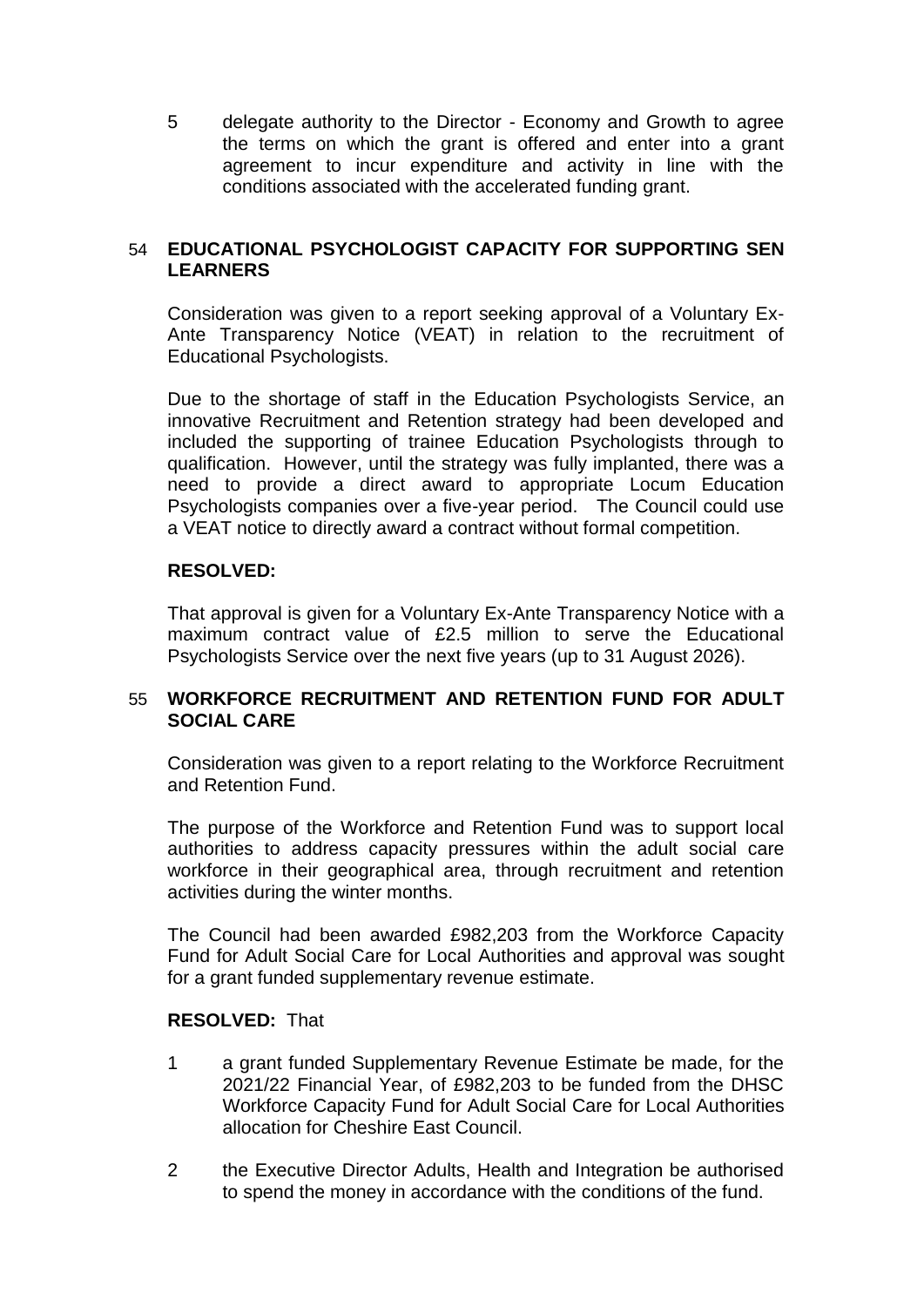# 56 **NOTICES OF MOTION**

Consideration was given to the following Notices of Motion, which had been submitted in accordance with the Council's Procedure Rules.

# **1 Second Winter Gritting Consultation**

# **Proposed by Councillor Janet Clowes and Seconded by Councillor Tony Dean**

*We propose that:* 

1. *In line with Cheshire East Council's Policy Decision of 2014, the results of the Second Winter Gritting Consultation, conducted in 2020 as a result of the call-in to the Environment and Regeneration Overview and Scrutiny Committee, is published on the Cheshire East Website, together with a full report that includes:*

- *a) Who was invited to take part in the Consultation.* 
	- b) *Who responded to the Consultation.*

c) *What documentation was provided to those selected to respond to the consultation* 

d) *How the information, presented by respondents, was evaluated by Cheshire East Highways to inform the current Winter Gritting and Adverse Weather Strategy.* 

*2 That as a result of the Consultation, Cheshire East Council publishes details of the well-maintained highways metrics used to determine which routes remained on the gritting schedules, but importantly, which routes did not remain on the gritting schedule as a result of this consultation and its findings. [https://www.cheshireeast.gov.uk/council\\_and\\_democracy/council\\_inf](https://www.cheshireeast.gov.uk/council_and_democracy/council_information/consultations/consultation-results/consultations_results.aspx)*

*[ormation/consultations/consultation](https://www.cheshireeast.gov.uk/council_and_democracy/council_information/consultations/consultation-results/consultations_results.aspx)[results/consultations\\_results.aspx](https://www.cheshireeast.gov.uk/council_and_democracy/council_information/consultations/consultation-results/consultations_results.aspx)*

*"As part of the Council's commitment t[o](http://www.cheshireeast.gov.uk/council_and_democracy/council_information/open-data-and-transparency/open-data-and-transparency.aspx) [transparency,](http://www.cheshireeast.gov.uk/council_and_democracy/council_information/open-data-and-transparency/open-data-and-transparency.aspx) from August 2014 we will feedback the results of consultations and surveys undertaken by the Council, from a single location".* 

*References: Cabinet 4 February 2020: [Well-Managed Highways Infrastructure](https://moderngov.cheshireeast.gov.uk/ecminutes/ieListDocuments.aspx?CId=241&MID=7464#AI49407)*

*Environment and Regeneration Committee 16 March 2020: Call in of Cabinet Decision - [Well Managed Highways Infrastructure](http://moderngov.cheshireeast.gov.uk/ecminutes/ieListDocuments.aspx?CId=870&MID=7572#AI49793)*

# **RESOLVED:**

That the Motion be referred to the appropriate Committee.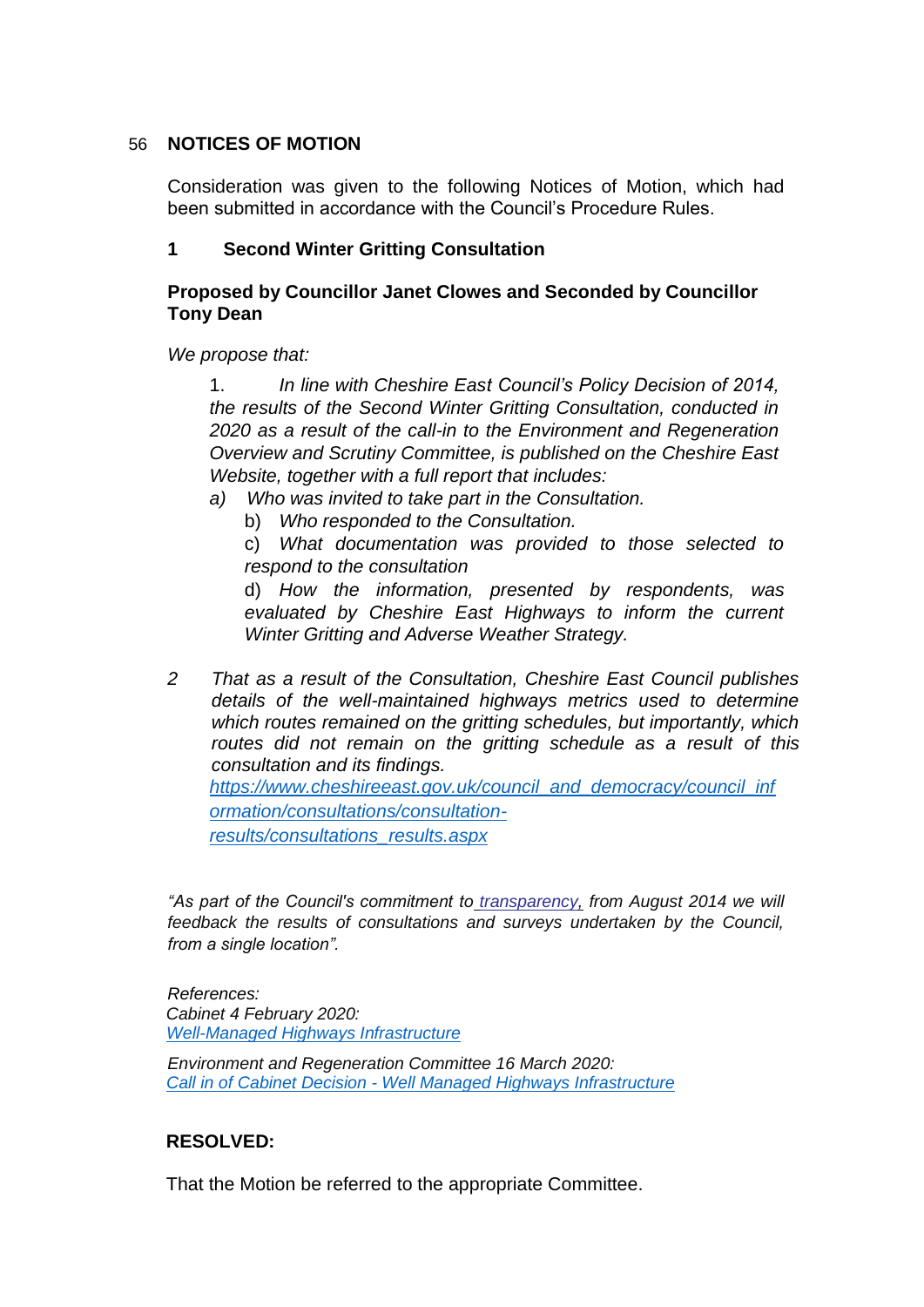# **2 Low Carbon Advertising**

# **Proposed by Councillor Brian Puddicombe and Seconded by Councillor Quentin Abel**

*This Council notes*

- *It is possible for local authorities to implement advertising policies against specific products if they consider them to be harmful to the amenity of an area.*
- *The Council holds an Advertising Concession Agreement with Clear Channel UK (Adshel) to provide advertising on bus shelters.*
- *The Council promotes advertising opportunities on roundabouts across the Borough.*
- *That as a Local Planning Authority this Council is responsible for planning consent for advertising infrastructure.*

*This Council believes*

- *That the purpose of advertising is to stimulate demand for goods and services.*
- *That some advertising content undermines the Council's objectives regarding public health, air pollution and sustainable consumption.*

*This Council resolves*

- *To review its Advertising Concession Agreement to investigate the current set of prohibitions to include products that undermine the Council's objectives regarding public health, air pollution and sustainable consumption.*
- *To implement a Low Carbon Advertising Policy as part of the Council's planning policies to apply to bus stops, billboards and advertising spaces within the jurisdiction of the local planning area.*
- *To adopt a presumption against planning applications for all new digital advertising screens due to the high electricity use of these technologies.*

# **RESOLVED:**

That the Motion be referred to the appropriate Committee.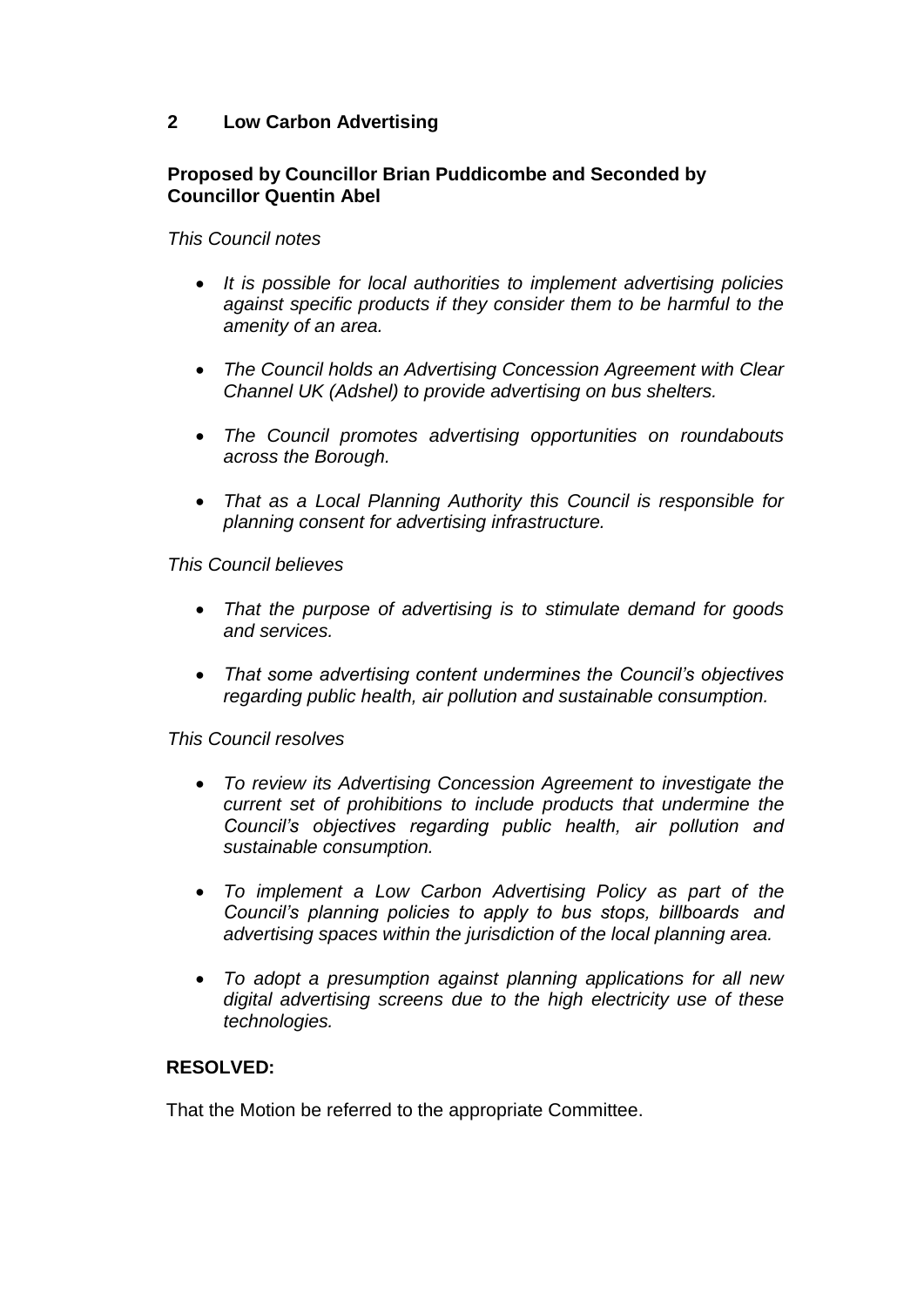# **3 Integrated Rail Plan**

# **Proposed by Councillor Rachel Bailey and Seconded by Councillor M Sewart.**

*Government announced its Integrated Rail Plan on 18 November 2021, a plan which delivers the Crewe Hub ambition of 5 to 7 high speed trains an hour.*

*"In light of this commitment to Crewe, I propose that this Council accepts that its Policy Committee decision, taken on 4 November, was premature, and calls for an update to be provided no later than July 2022 Council."*

*References:*

*[Integrated Rail Plan for the North and the](https://www.gov.uk/government/publications/integrated-rail-plan-for-the-north-and-the-midlands) Midlands*

*Corporate Policy Committee 4 November 2021: [HS2 Update](http://moderngov.cheshireeast.gov.uk/ecminutes/ieListDocuments.aspx?CId=959&MID=8661#AI58403)*

# **RESOLVED:**

That the Motion be referred to the appropriate Committee.

# **4 Investigation of Costs and Feasibility of a Replacement Recycling Site at Congleton**

# **Proposed by Councillor Denis Murphy and Seconded by Councillor June Buckley**

*This Council authorises the full Environment and Communities Committee to carry out a full investigation to ascertain the detailed costs and feasibility of an alternative replacement recycling site for the residents of Congleton and surrounding areas following the closure of the former Congleton recycling site in September 2021.*

*This detailed investigation should also give full consideration to the replacement recycling site to include the provision of a reuse and repair facility as part of this Council's policy and commitment to work with communities to reduce carbon.*

*This investigation should also fully consider all potential suitable locations for such a permanent replacement recycling site including all those sites identified as being suitable in the report issued by consultants to the previous Cheshire East Council Administration in 2018 at a cost of about £ 50,000.*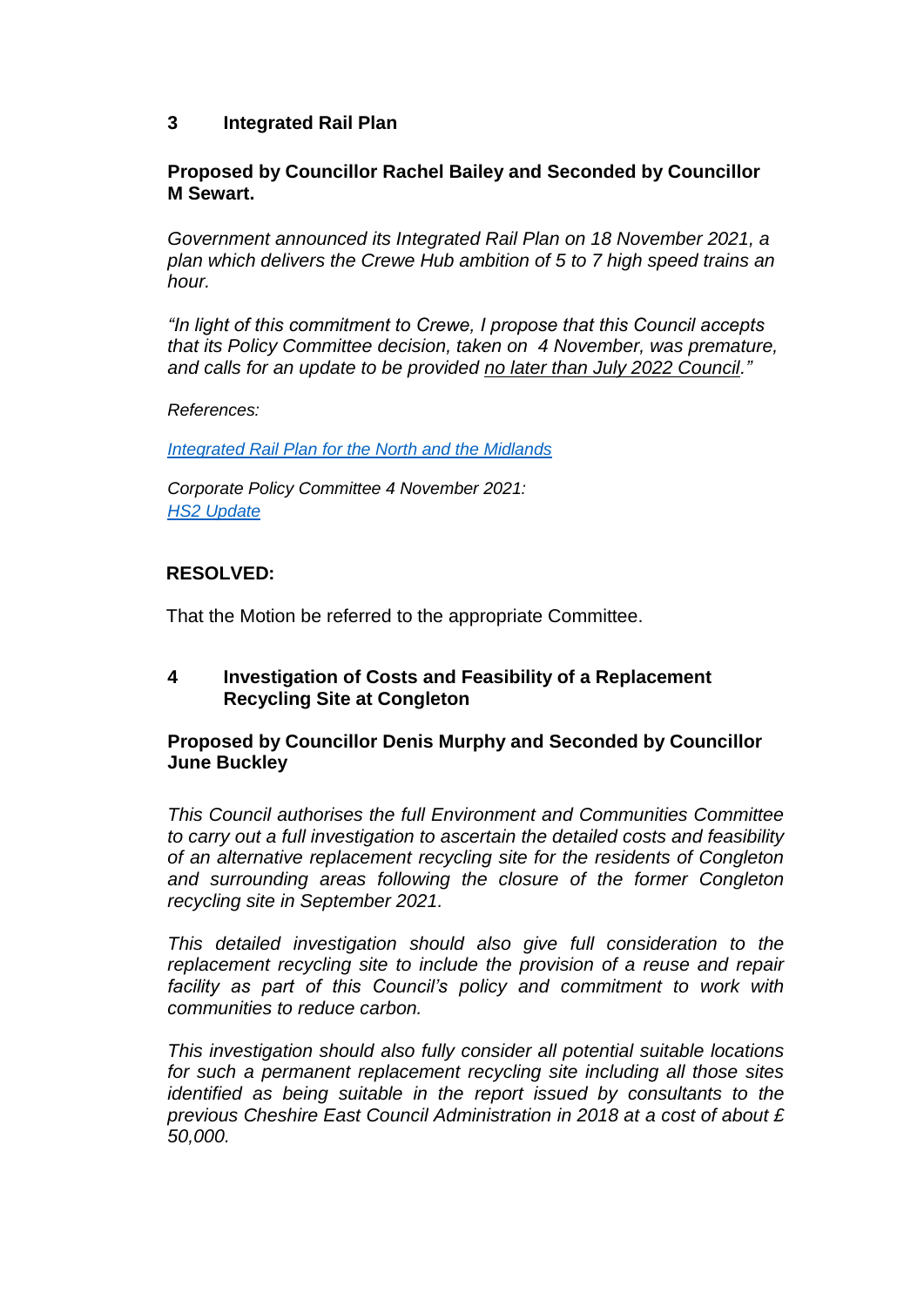*The full Environment and Communities Committee to provide a full report of its conclusions from these detailed investigations to full Council for its consideration no later than 30th June 2022.*

#### *Background*

*On 4th May 2021, Cheshire East Council's cabinet decided not to replace the recycling site for the residents of Congleton and surrounding areas. Cheshire East Council estimated that a replacement recycling site would cost about £ 4 million.*

*In making that decision, Cabinet admitted that the closure of Congleton's Household Waste Recycling Centre would result in a net increase of CO2 emissions of 158.8 tonnes per year every year.*

*Cheshire East Council was asked at that cabinet meeting of May 4th 2021, whether detailed information had been obtained from Norfolk Council to ascertain how they can build a recycling site at their Norwich South site for £ 1.9 million.*

*In response, Councillor Crane advised that Cheshire East Council had contacted Norfolk Council who had confirmed that the cost of £ 1.9 million in relation to their site did not include the purchase of the land or the building of a service road.*

*However, it would appear that the decision made by cabinet regarding not replacing the Congleton recycling site was based on incomplete information.*

*Since that decision was made by cabinet on 4th May 2021, the following additional and relevant information has been obtained by a member of the public concerning the Norwich South recycling site.*

*The Norwich South site at 7,500 sq metres, (1.85 acres), is 4.5 times the size of the former Congleton site of 1,642 sq metres, (0.4 acres).*

*The Norwich South site has a forecast throughput of 15,000 tonnes which is 5.4 times of the throughput of the former Congleton site for the year ended 31st March, 2020 of 2,783 tonnes. Congleton's throughput for the year to March 2020 had not been significantly impacted by Covid19.*

*The former Congleton recycling site only had space for about six cars. The Norwich South site has 46 car park spaces, of which 24 have been widened to 3 metres rather than the standard 2.4 metres to enable users safely take items out of the back doors of their cars.*

*That this cost estimate for the Norwich South site of £ 1.9 million includes a reuse facility of 242 sq metres which is 18.5 metres by 13.1 metres, (61 feet by 43 feet) with solar panels on the roof.*

Given that in our opinion the original decision in respect of the replacement *recycling site for Congleton made by cabinet on 4th May 2021 was based on inadequate information, it is now appropriate that a detailed investigation is carried out by the full Environment and Communities Committee.*

#### **RESOLVED:**

That the Motion be referred to the relevant Committee.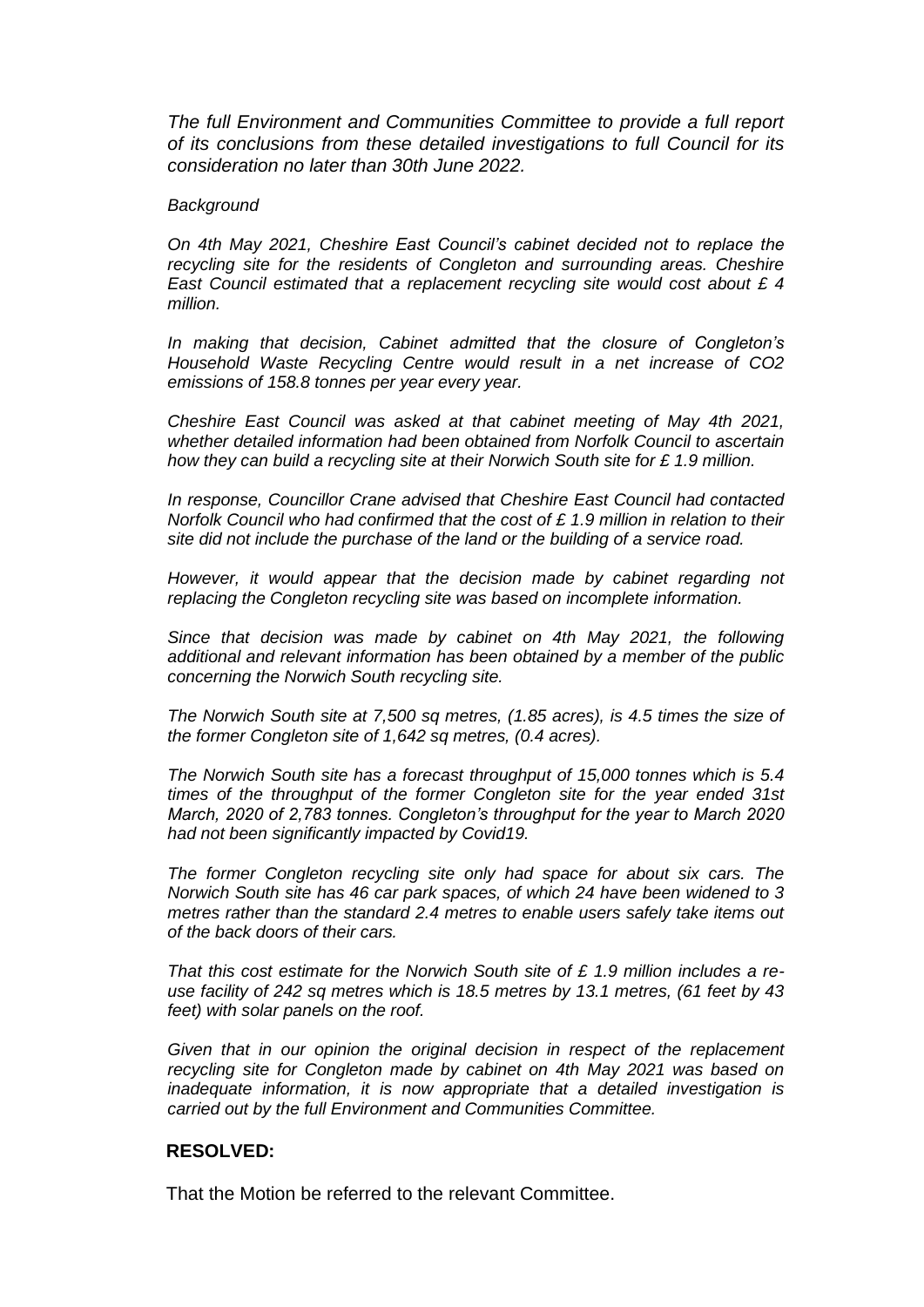# **4 Single Use Plastics**

# **Proposed by Councillor Kate Parkinson and Seconded by Councillor Tony Dean.**

This Council will lead by example by banning single use plastic from its operations.

#### *Background*

*In 2019 this Council agreed to move to Net Zero Carbon by 2025 and has a programme of measures in place to try and meet this deadline. One of the simplest of measures to reduce our carbon footprint, and drastically reduce our potential to pollute the environment with non-biodegradable plastic, would be to cease using single use plastic items. By agreeing this Motion, we can help with the burden of plastic waste which is currently affecting the whole world, and we can also reduce our overall carbon footprint.*

# **RESOLVED:**

That the Motion be referred to the relevant Committee.

# 57 **QUESTIONS**

Cllr S Carter asked if the road gritting cuts were still open to review at the request of Councillors, and if that review would be achieved using a clear criteria or matrix for their potential reinstatement. He also asked if it could be confirmed that this was a far fairer system than the one inherited from the previous administration and further asked if the Chair of Highways and Transport Committee could write to all the Conservative MPs in the borough asking them for help to find further government funding for road safety. Cllr C Browne, Chair of Highways and Transport Committee, in response stated that that any further review of the assessment of routes would be carried out in line with the assessment criteria that had already been published on the Council's website. As a result of the policy change, the Council had moved to a network hierarchy that prioritised areas of the network by importance, taking into account for example their expected use, economic and social factors including industry, schools and hospitals, access to communities and community facilities and this moved away from the traditional prioritisation of the network by road classification*.* This was consistent with the well managed highway infrastructure code of practice which is endorsed by the Department for Transport and allowed the Council to be considered a band three authority in terms of the incentive funding that was receive annually from central government. Cllr Browne confirmed he would be happy to write to the MPs and reported that he, along with the Leader and Chief Executive had quarterly meetings with the five MPs, so there were plenty of opportunities to raise this with them as Councillor Cater has requested.

Cllr R Moreton stated that Congleton Hackney Carriage taxi drivers had only had one increase in the last 12 years, which he had been told was six years ago and was only 20 pence, and was on their standard charge. He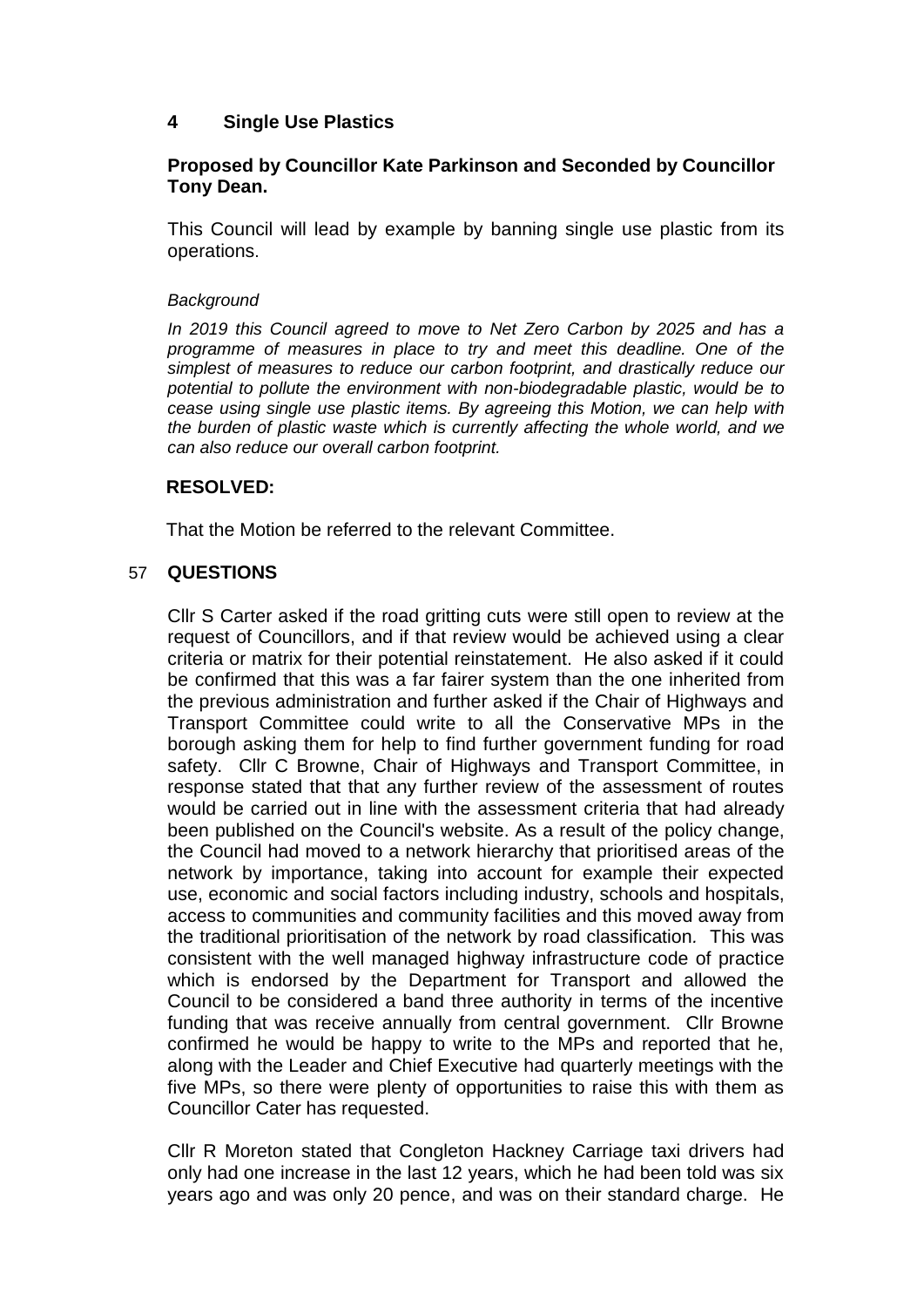asked if this could be reviewed as a matter of urgency and the relevant committee consult with the drivers to find out a reasonable way forward*.*  He also requested that officers of Cheshire East Council check licences because there were concerns that drivers from out of town were coming in and taking income from local drivers. Cllr D Edwardes, Chair of the Licensing Committee, responded that he would be happy to meet with the Congleton taxi drivers and would ensure that the matter would be discussed at Licencing Committee.

Cllr J Saunders welcomed the proposed £4 million investment in cared for children in the budget consultation and stated there was a need to focus on preventing children coming into care in the first place. Early Help helped target this area but over the next two years the Council was planning to cut the early help given to vulnerable families by £340,000 by making cuts to the number of frontline service workers - the very people who help those children and families who are facing challenges. Early Help contributes to preventing children being taken into care, offers support to children and families and by achieving both of these, it also saved money. She asked the Administration to reconsider their stance on this funding and respond to the Council consultation by supporting the reinstatement of these monies to the early help service as an essential part of the four-million-pound investment. Cllr K Flavell, Chair of Children and Families Committee, responded by saying that she did not support the cuts and had fought against them but it was a case of the savings that had to be made and tried to make sure that those savings were reduced were able to do so to try and support early help. The budget would be discussed at the Children and Families Committee meeting in January 2022.

Cllr S Gardiner stated that Dame Angela Eagle had referred in the House of Commons to a potential link between HIV aids and the omicron variant and asked what action the Public Health team were taking to ensure that the those living with HIV aids were protected and encouraged to take up the booster vaccination. He stated he was happy to accept a written response.

Cllr C Naismith welcomed the funding agreed under item 12 of agenda to expand the roll out of superfast broadband to rural areas but wished to raise that the situation in towns was not particularly "rosy" either. In the Wistaston Road area of his ward in Crewe it was recently reported as receiving an average speed of 0.25 Mbps, which was actually one of the worst speeds in the country. Crewe was an important hub of economic activity and broadband was important for business premises and increasingly remote working. He asked what steps were being taken to ensure that the Council worked with relevant stakeholders and encouraged central government to invest in digital infrastructure so that Crewe and other towns could realise their economic potential. Cllr N Mannion, Chair of Economy and Growth Committee, responded that he would consult with officers and provide Cllr Naismith with a written response with regards to the specific issue of the Wistaston Road area and also the general points raised.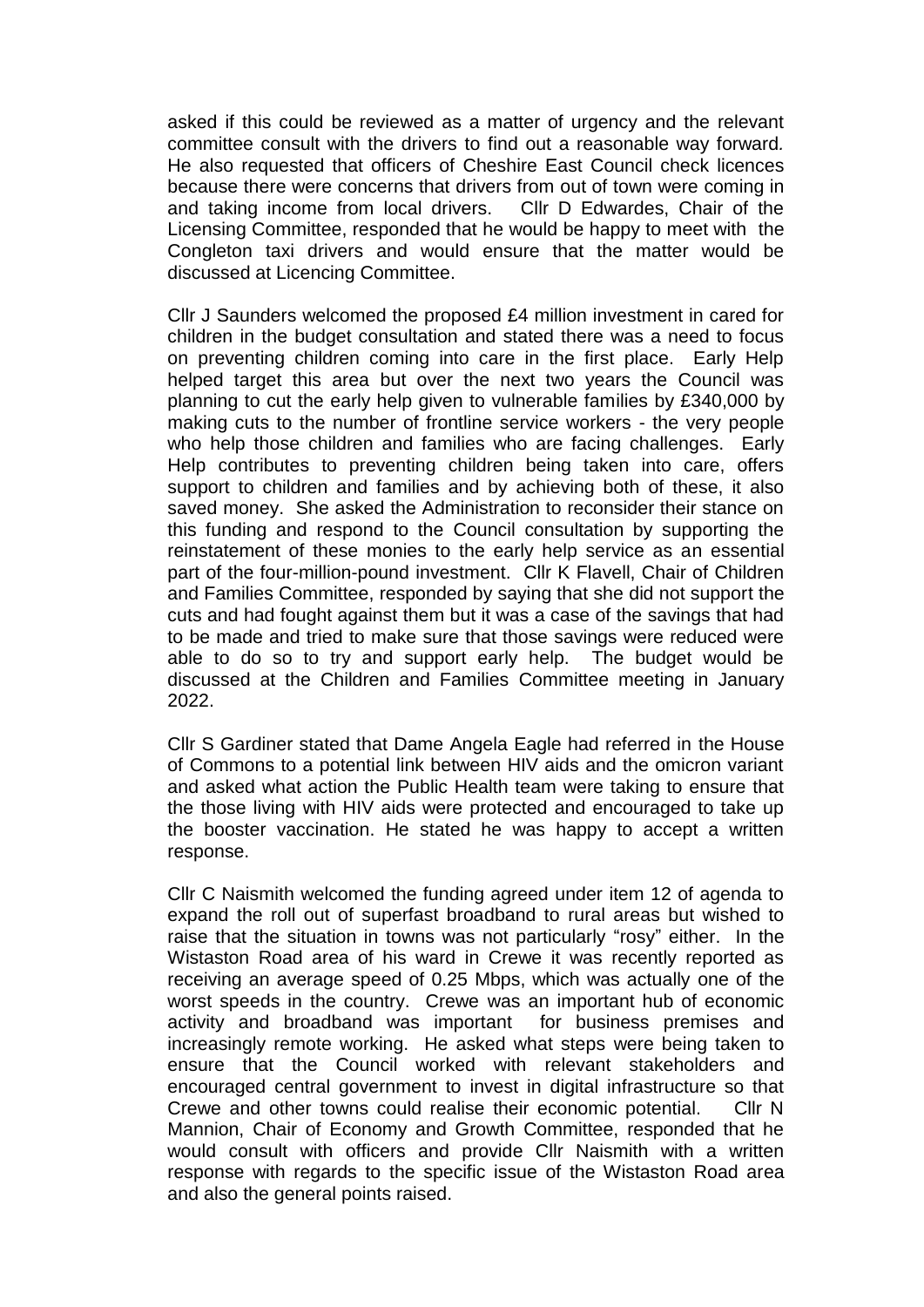Cllr A Critchley stated that covid rates amongst children were increasing and asked what advice and guidance schools were being given and what additional measures were being put in place. Cllr K Flavell, Chair of Children and Families undertook to provide a detailed written response but stated that meetings with held with the Heads and the school recovery team were regularly updating the guidance in light of what was happening.

Cllr L Wardlaw stated that decision-making on speed management within Cheshire East would come to a halt for almost a year while consultation on a revised strategy took place. The consultation had only begun on 1 December and anticipated implementation was summer 2022 and asked why the current strategy could not remain as the reference document until any new policy was adopted by Council. Cllr C Browne, Chair of Highways and Transport Committee undertook to provide a written response but stated that speed management would continue. A distinction had to be made between where the Council's authority lies and where the responsibility lies in respect of the emergency services, (for example, the police) . The Council had some responsibility for speed management, but not for speed enforcement which lay with the Police.

Cllr R Bailey referred to the winter gritting cuts and stated that in her ward, following three days of icy weather, the non-gritted Coole Lane had seen three accidents and the school bus cancelled. If a review took place and a route was deemed as too expensive not to grit, both in terms of repairs and temporary traffic lights and police and fire service time and resulted in a change, would that route be gritted from here on. Cllr C Browne, Chair of Highways and Transport Committee, responded that the introduction of the policy was about fairness, applying the same criteria across the Borough and not about saving money. Two years ago, the Council actually spent £1.7 million from the revenue budget on winter service treatment, and this year was budgeting to spend £2 million. The matter was due to come to the Highways and Transport Committee for an interim review on the 2 March and then a full further review at the following committee.

Cllr L Crane referred to the Notice of Motion proposed earlier by Cllr D Murphy, requesting a detailed report into providing a replacement waste site in Congleton and stated that it was her understanding that this was already underway as part of the work to put in place a new household waste contract when the current one ended in 2023. She asked if this was correct. Cllr M Warren, Chair of Environment and Communities Committee, responded that the household waste recycling contract was due to start in April 2023 and a waste management board consisting of officers from the council and staff from ANSA has been created to oversee the development of that new contract and part of the process would include consideration of all future provision of household waste recycling provision in the Borough.

Cllr J Rhodes refereed to the Integrated Rail Plan and HS2 and asked if the five to seven trains an hour were guaranteed because she thought that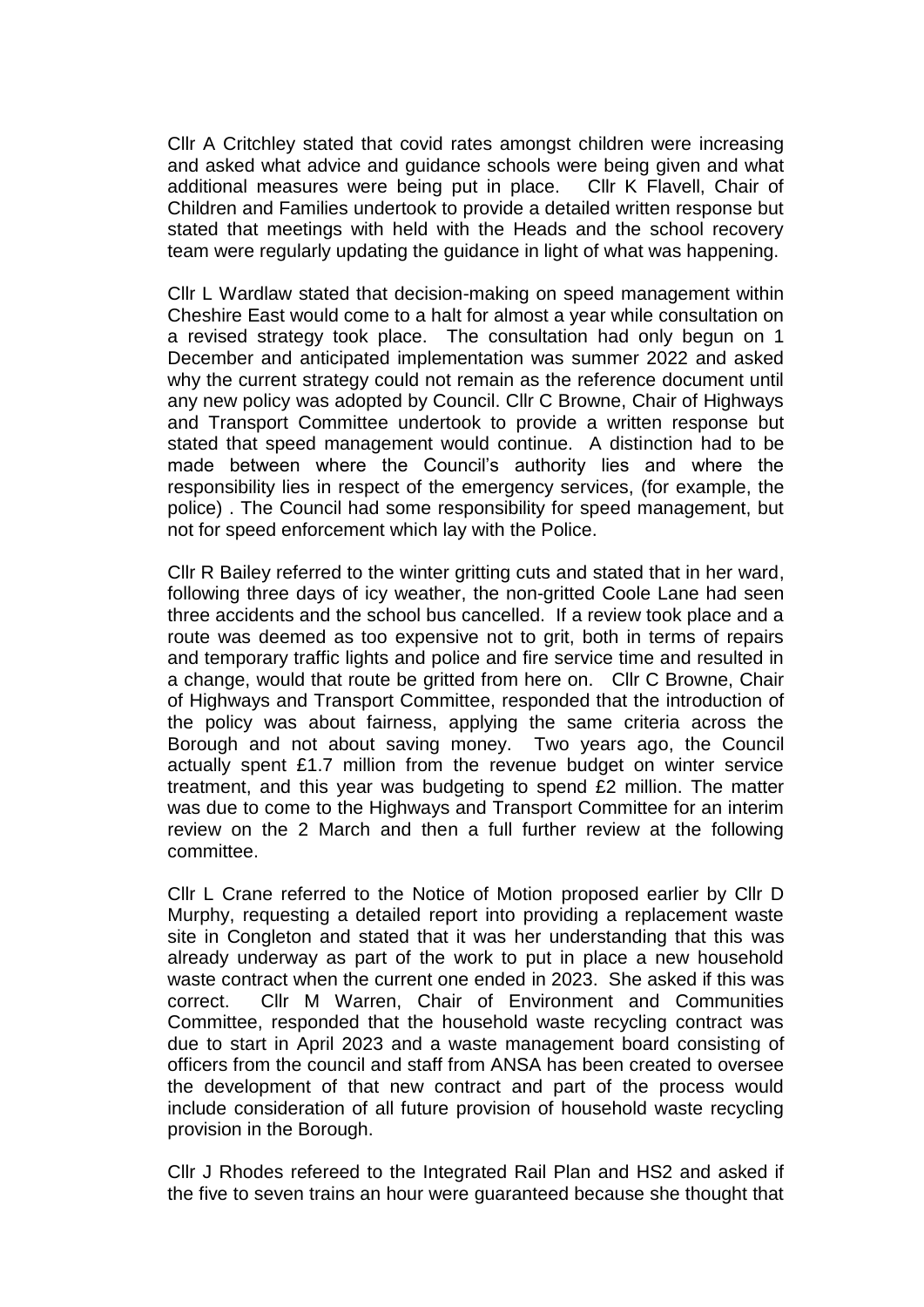this related to the trains going north to Leeds. She was not certain how the change in the government policy had affected this and asked if the money for the station was guaranteed. Cllr C Browne, Chair of Highways and Transport Committee, responded that the Integrated rail provided commitment to build the HS2 western leg, and he read out an excerpt from the Plan - "our plans allow the Crewe hub vision to be realised with up to five to seven HS2 trains per hour able to call at Crewe". As things stood no agreement was in place other than a suggestion to extend two platforms and put in place some new signage.

Cllr A Farrall referred to the question asked by Cllr Carter and asked that the Chair of Highways and Transport Committee write an open letter for all councillors to sign in support, to ask our local MPs to make representations on behalf of Cheshire East residents to the Department for Transport for dispensation, or at least no penalty, for additional priority gritting routes in the highway's maintenance incentive fund. Cllr C Browne, Chair of Highways and Transport Committee, responded that he would be happy to do so. He stated that, following the initial review, 345 roads were retained, 218 were removed but 107 new roads that had never been gritted before were added. He stated that the scores that were attributed to some of those, for example in the 218 that were removed, 113 of those roads actually scored zero, which suggested they should never been gritted in the first place. Following the further round of consultation which was carried out in-between September and November last year, with Area Highway Group chairs, schools, cycling groups, Town and Parish Councils and the emergency services, 129 responses were received and a further 43 routes were added. The net reduction was about 68 roads which was approximately 3% of the network.

Cllr S Holland referred to the decision to recommend the Pathfinder Service be decommissioned and replaced by upskilling roles and services within the Council itself thus ensuring and maintaining that Cheshire East residents continue to receive the support needed. However, none of the services recommended to replace Pathfinder supply or substitute what Pathfinder provided for residents and asked that the Council reconsider the decision to revoke the Pathfinder Service so that the most vulnerable residents within our society here in Cheshire East could continue to access vital services. Cllr J Rhodes, Chair of Adult and Health Committee, responded that she had responded to this question under the Public Question item and would report the findings on the case that Council Holland had dealt with, to Councillor Holland when the investigation had been done.

Cllr L Gilbert stated that Central Bedfordshire Council had adopted new legal powers that could result in people being fined if found with their engines left running whilst parked. The Council had said the aim was to improve air quality and support its sustainability plan. He asked the Leader if the Council would commit to arranging for officers to bring forward a similar scheme for Cheshire East. Cllr S Corcoran responded that he had looked at this before and other Councils that had adopted this, had issued very few penalty notices. He thought it was important to look at